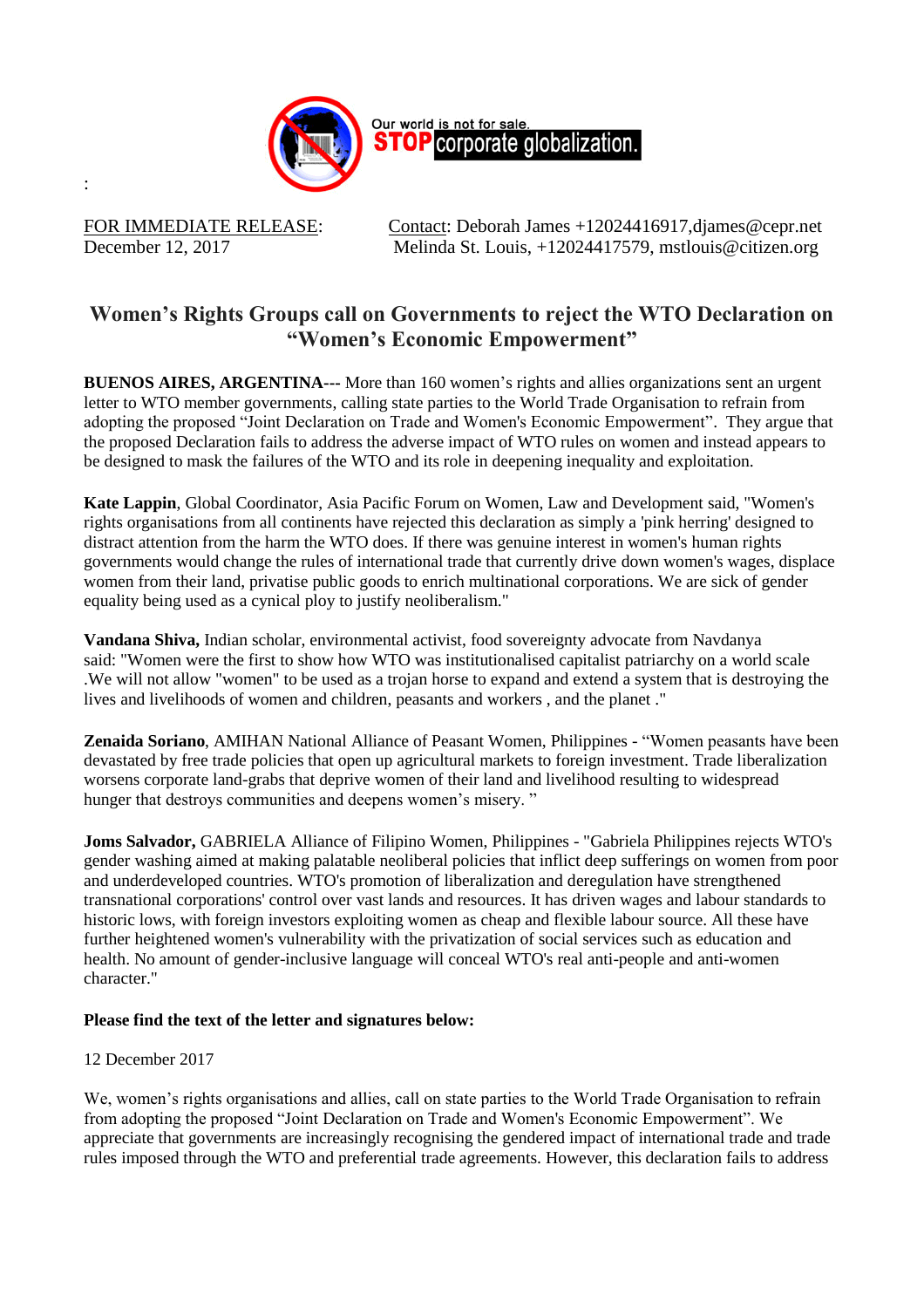the adverse impact of WTO rules and instead appears to be designed to mask the failures of the WTO and its role in deepening inequality and exploitation.

The declaration takes a very narrow approach to assessing the gendered impacts of trade. Even if the benefits the WTO bestows on the richest 1% of the world's population were evenly split between men and women, the majority of the world's women would not benefit. Increasing access to credit and cross border trade for a few women will not benefit women's human rights overall. The declaration is a 'pink herring', an attempt to obscure the harm WTO provisions have on women while ensuring the WTO can bring in 'new issues', likely to deepen inequality.

The removal of tariffs and import limits alone have been detrimental to women's rights. Tariff reductions reduce government revenue essential for public investments in health, education, energy, water, transport and social protection. Reduced public expenditure impacts most heavily on the economically poor and particularly poorer women. Governments are increasingly replacing that revenue with regressive taxes, such as Goods and Services Taxes which have discriminatory effects. The influx of subsidised food and inputs displaces local production and the WTO has forced governments to remove valuable policy instruments that allow them to regulate the flow of imported goods in order to support local production and to provide local, pro-poor subsidies.

It is now clear, that the neoliberal project involving austerity, privatisation, deregulation of finance, markets and corporations, and trade and investment liberalisation has had a devastating and discriminatory impact on women. Neoliberalism is sexist and is simply incapable of supporting gender-equitable and just sustainable development, no matter how it is spun.

The proposal for the WTO to deal with 'new issues' threatens women's human rights even further. Those 'new issues', include harmful services provisions that deepen corporate power and the inclusion of ecommerce that will limit regulation of the world's largest, tax avoiding corporations. If governments are genuinely interested in advancing women's human rights through just trade arrangements, they would allow for pro-poor public stockholding of food, allow any domestic regulations a state deems necessary to advance women's human rights and the public interest, ensure that states can fully utilise intellectual property flexibilities to provide access to medicines, seeds, technologies that advance women's human rights and refrain from entering into any bi-lateral or multi-lateral agreements that further restrict the capacity to use domestic regulations in the interests of the public in any way they deem necessary

We do not seek a retreat to combative nationalism in the name of trade protectionism. We support multilateralism. However, multilateralism must be based on solidarity, democracy and human rights, rather than the interests of unaccountable multinational corporations or wealthy states.

## **ENDORSING ORGANISATIONS**

- 1. Asia Pacific Forum on Women, Law and Development (APWLD)
- 2. Project Survival Pacific Fiji
- 3. RITES Forum India
- 4. Diverse Voices and Action (DIVA), for Equality Fiji
- 5. Pacific Partnerships on Gender, Climate Change and Sustainable Development (PPGCCSD) Pacific SIDS
- 6. Gender and Environmental Risk Risk Reduction Initiative (GERI) Nigeria
- 7. Feminist League Kazakhstan
- 8. Society For Rural Education and Development India
- 9. Tamil Nadu Women's Forum India
- 10. Alliance of Concerned Teachers Philippines
- 11. Indian Social Action Forum India
- 12. Echoes of Women in Africa (ECOWA) Nigeria
- 13. Nijera Kori Bangladesh
- 14. African Women's Development and Communication Network (FEMNET)
- 15. Women Engage for a Common Future (WECF), International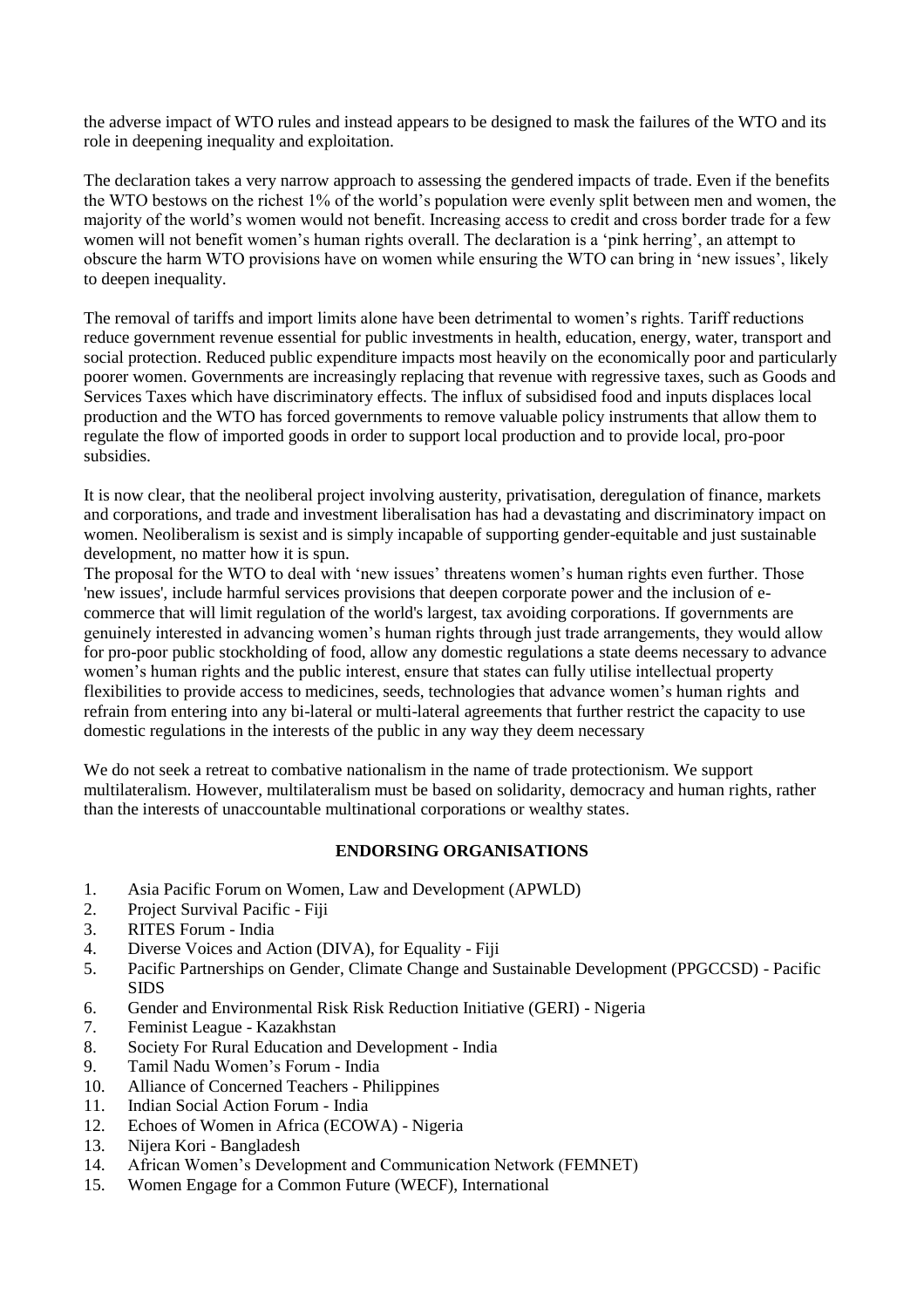- 16. Adéquations France
- 17. Trade Collective
- 18. South African Women in Dialogue<br>19. Women for Women's Human Righ
- Women for Women's Human Rights New Ways, Turkey
- 20. Women's Coalition Turkey
- 21. PWESCR International (Programme on Women's Economic, Social and Cultural Rights)
- 22. JANPAHAL India
- 23. Feminist Learning Partnerships India
- 24. We Women Lanka- Sri Lanka<br>25. Akina Mama wa Afrika Ugar
- 25. Akina Mama wa Afrika Uganda
- 26. South Asia Alliance for Poverty Eradication (SAAPE)
- 27. Centre d'appui aux initiatives locales de développement et d'Assistance aux personnes vulnérables (CIDEP) - BURUNDI
- 28. CPDE Feminist Group (CSO Partnership for Development Effectiveness)
- 29. European Network of Migrant Women (ENOMW)<br>30. Free the Marginalised Women Advocates (FREMV)
- Free the Marginalised Women Advocates (FREMWA) Ghana
- 31. Alliance of CSOs in Clean Energy Access (ACCESS) Global Coalition
- 32. ActionAid International
- 33. Roots for Equity Pakistan
- 34. African Women's Rights Collective
- 35. Association Nigérienne des Scouts de l'Environnement (ANSEN) Niger
- 36. Alliance de Lutte contre la Faim et la Malnutrition du Niger (ACFM Niger)
- 37. Centre for Research and Advocacy India<br>38. Insan Foundation Pakistan
- Insan Foundation Pakistan
- 39. National Indigenous Disabled Women Association Nepal (NIDWAN)
- 40. Sathi ALl for Partnerships India
- 41. Afrihealth Optonet Association [CSOs Network]
- 42. Society for Conservation and Sustainability of Energy and Environment in Nigeria (SOCSEEN)
- 43. Dr. Uzo Adirieje Foundation (DUZAFOUND)
- 44. Coordinadora de la Mujer Bolivia
- 45. Centre for 21st Century Issues (C21st) Nigeria
- 46. Women Fund Tanzania
- 47. Centre for Human Rights and Development Mongolia
- 48. Development Observer Mongolia
- 49. People's Coalition for Food Sovereignty Mongolia
- 50. WIDE+ (Women In Development Europe plus) Network
- 51. Centro de Estudios e Investigación sobre Mujeres (CEIM) Spain
- 52. Citizen News Service (CNS)
- 53. National Forum of Women with Disabilities Nepal
- 54. Haurralde Foundation
- 55. Fundacion para Estudio e INVestigacion de la Mujer (FEIM) Argentina
- 56. South African Women in Dialogue
- 57. GDMR-Grupo Para o Desenvolvimento da Mulher e Rapariga
- 58. Haus of Khameleon Fiji/Pacific
- 59. Fundación Mexicana para la Planeación Familiar AC MEXFAM
- 60. TIYE International The Netherlands
- 61. ANANDI India
- 62. Mahila Kisan Adhikar Manch (MAKAAM)
- 63. StandUp Movement Lanka (SUML) Sri Lanka
- 64. Organisation des Femmes Autochtones pour la Lutte contre la Violence (OFALV) Rwanda
- 65. Alliance des Peuples Autochtones et Locales d'Afrique centrale (APALAC coalition ) Pays-Bas.
- 66. Keturah Cecilia Babb Individual
- 67. Equality Bahamas
- 68. Pacific Womens' Indigenous Networks
- 69. Fiji Women's Rights Movement (FWRM)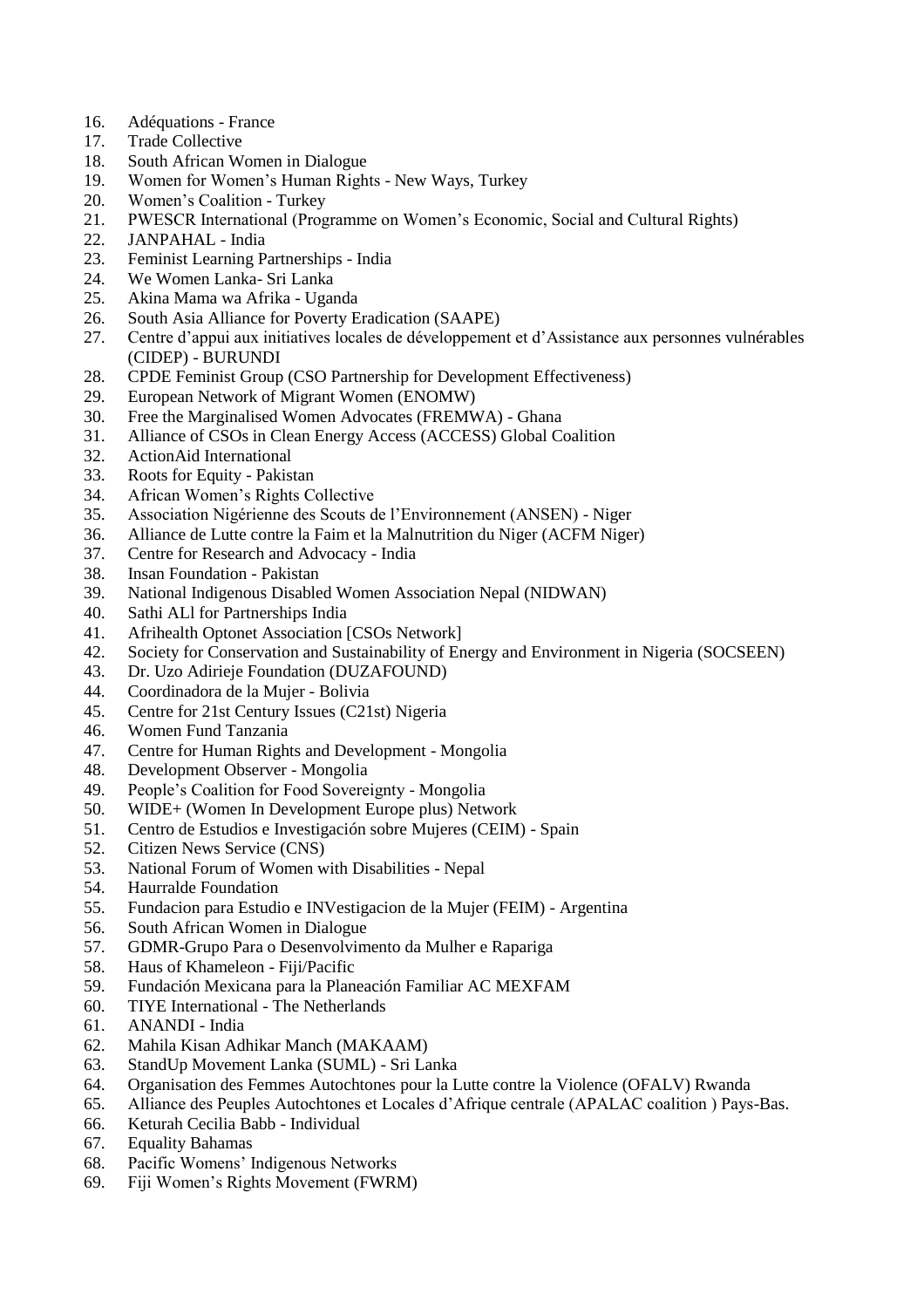- 70. Pacific Women's Watch New Zealand
- 71. YWCA of Solomon Islands<br>72. Participatory Research Action
- 72. Participatory Research Action Network (PRAN) Bangladesh<br>73. IT for Change India
- IT for Change India
- 74. EMPOWER India
- 75. Women Against Rape Inc.
- 76. Gramya Resource Centre for Women
- 77. Rainbow Pride Foundation Fiji (RPF)
- 78. Equidad de Género, Ciudadanía, Trabajo y Familia Mexico
- IMA Research Foundation Bangladesh
- 80. Penn Thozhilalargal Sangam (Women Workers Union) India
- 81. Independent Democratic of Informal Economic Association (IDEA) Cambodia
- 82. Fiji Trades Union Congress Fiji
- 83. Center for Trade Union and Human Rights (CTUHR) Philippines
- 84. KABAR BUMI (Migrant Workers Families Association) Indonesia
- Reacción Climática Bolivia
- 86. Aksi! for gender, social and ecological justice Indonesia
- 87. Indonesian Migrant Workers Hong Kong
- 88. Indonesian Migrant Workers in Hong Kong (ATKI-HK)
- 89. Centre for Community Economics & Development Consultant Society (CECODECON) India
- 90. Public Advocacy Initiative for Rights & Values in India (PAIRVI) India
- 91. Mahila Dakshata Samiti/Women2030 India
- 92. National Alliance for Women (NAWO) India<br>93. NGO Federation of Nepal Nepal
- 93. NGO Federation of Nepal Nepal
- 94. Nepal SDGs Forum Nepal
- 95. Bangladesh Nari Progati Sangha (BNPS) Bangladesh
- 96. International Women's Rights Action Watch (IWRAW) Asia Pacific
- 97. Federation of Women Farmers Rights -Tamil Nadu (makkam) India
- 98. Rural Women's Liberation Movement -Tamil Nadu India
- 99. Women's Coalition For Change-Tamil Nadu India
- 100. Tamil Nadu Dalit Women's Movement India
- 101. Govind Kelkar Individual
- 102. Dristi Nepal (Rights to Existence) Nepal
- 103. Asia Indigenous Peoples Pact (AIPP) Thailand
- 104. Maati, Uttarakhand- India
- 105. National Alliance of Women Human Right Defenders Nepal
- 106. Agricultural Missions USA
- 107. Servicios Ecumenicos para la Reconciliacion y Reconstruccion (SERR) USA
- 108. ENLACES por la Sustentabilidad El Salvador
- 109. Solidaritas Perempuan Indonesia
- 110. Women Forum for Women Nepal
- 111. Naga Indigenous Women Network (NIWN)
- 112. Women Rising India
- 113. Asociacion Ciudadana por los Derechos Humanos Argentina
- 114. DEWA Project (Development and Empowerment for Women's Advancement)
- 115. Women for Peace and Gender Equality Initiative (WOPEGEE) Nigeria
- 116. Peoples Development Community (PDC) Bangladesh
- 117. AwazCDS Pakistan
- 118. LDC Watch
- 119. IBON International
- 120. WAVE (Women in Adult & Vocational Education Inc.) Australia
- 121. Society for Appraisal and Women Empowerment (SAWERA) Pakistan
- 122. Youth Association for Development Pakistan
- 123. Human Rights Focus Pakistan
- 124. Association for Land Reform and Development (ALRD) Bangladesh